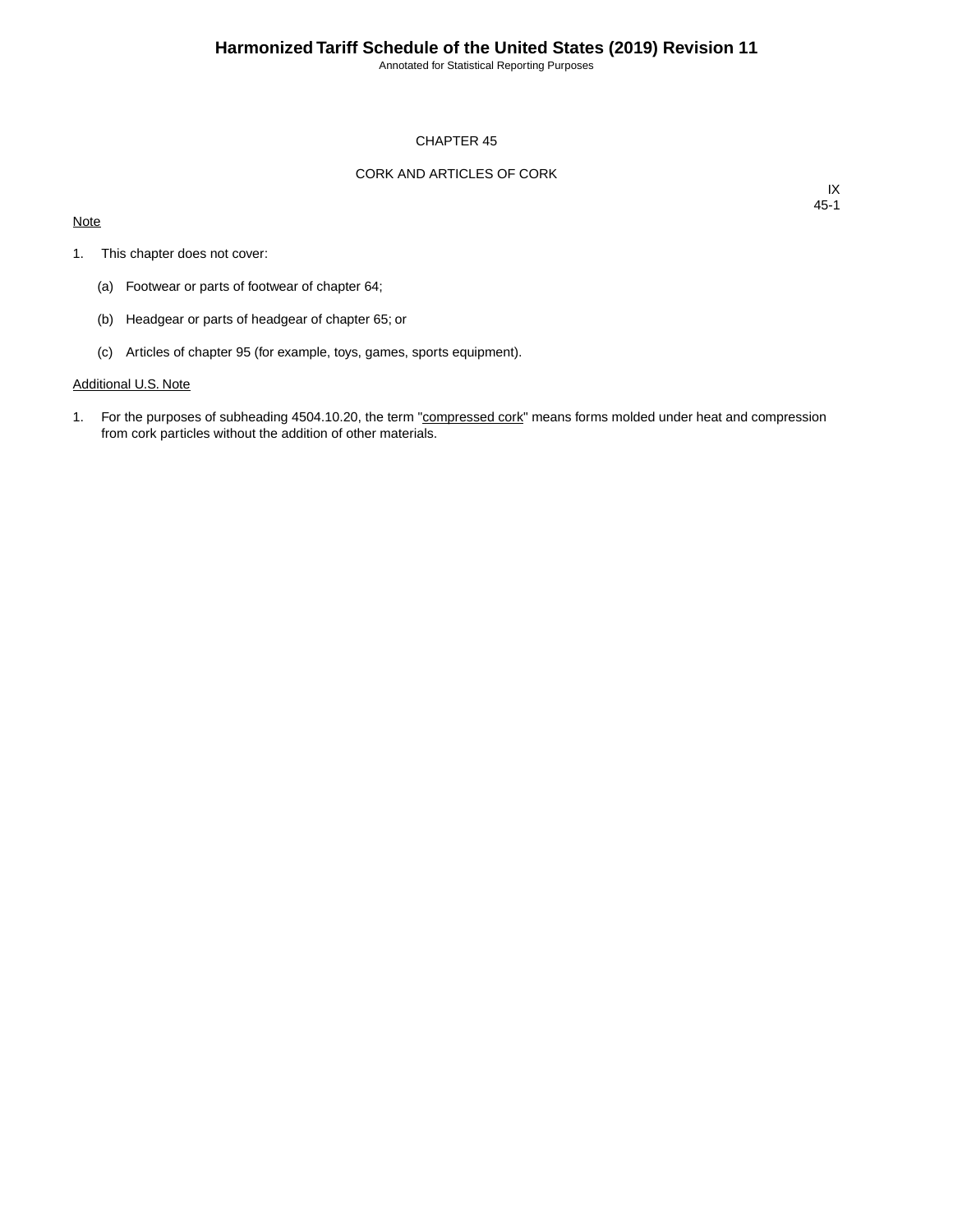# **Harmonized Tariff Schedule of the United States (2019) Revision 11**

Annotated for Statistical Reporting Purposes

| Heading/                    | Stat.       |                                                                                                       | Unit           | Rates of Duty      |                                       |                 |
|-----------------------------|-------------|-------------------------------------------------------------------------------------------------------|----------------|--------------------|---------------------------------------|-----------------|
| Subheading                  | Suf-<br>fix | <b>Article Description</b>                                                                            | of<br>Quantity | General            | 1<br>Special                          | $\overline{2}$  |
| 4501                        |             | Natural cork, raw or simply prepared; waste cork; crushed,                                            |                |                    |                                       |                 |
|                             |             | granulated or ground cork:                                                                            |                |                    |                                       |                 |
| 4501.10.00 00               |             |                                                                                                       |                |                    |                                       | Free            |
| 4501.90                     |             | Other:                                                                                                |                |                    |                                       |                 |
| 4501.90.20 00               |             |                                                                                                       |                |                    |                                       | Free            |
| 4501.90.40 00               |             |                                                                                                       |                |                    |                                       | 6.6¢/kg         |
|                             |             | 4502.00.00   00   Natural cork, debacked or roughly squared, or in rectangular                        |                |                    |                                       |                 |
|                             |             | (including square) blocks, plates, sheets or strip (including                                         |                |                    |                                       |                 |
|                             |             |                                                                                                       |                |                    |                                       | 22¢/kg          |
| 4503<br>4503.10             |             | Articles of natural cork:<br>Corks and stoppers:                                                      |                |                    |                                       |                 |
|                             |             | Tapered and of a thickness (or length) greater than                                                   |                |                    |                                       |                 |
|                             |             | the maximum diameter:                                                                                 |                |                    |                                       |                 |
| 4503.10.20 00               |             |                                                                                                       |                |                    |                                       | 68¢/kg          |
|                             |             | Other:                                                                                                |                |                    |                                       |                 |
| 4503.10.30 00               |             | Wholly of cork, of a thickness (or length)<br>greater than the maximum diameter kg Free <sup>1/</sup> |                |                    |                                       | 55¢/kg          |
|                             |             |                                                                                                       |                |                    |                                       |                 |
| 4503.10.40 00               |             |                                                                                                       |                |                    |                                       | 55¢/kg          |
| 4503.10.60 00<br>4503.90    |             | Other:                                                                                                |                |                    |                                       | 55¢/kg          |
| 4503.90.20 00               |             |                                                                                                       |                |                    |                                       | 55¢/kg          |
| 4503.90.40 00               |             | Wallcoverings, backed with paper or otherwise                                                         |                |                    |                                       |                 |
|                             |             |                                                                                                       |                |                    |                                       | $3.3¢/kg + 20%$ |
| 4503.90.60 00               |             |                                                                                                       |                |                    |                                       | 45%             |
|                             |             |                                                                                                       |                |                    | Free (A, AU, BH,<br>CA, CL, CO, D, E, |                 |
|                             |             |                                                                                                       |                |                    | IL, JO, MA, MX,                       |                 |
|                             |             |                                                                                                       |                |                    | OM, P, PA, PE,                        |                 |
|                             |             |                                                                                                       |                |                    | SG)<br>$2.8\%$ (KR)                   |                 |
| 4504                        |             | Agglomerated cork (with or without a binding substance) and                                           |                |                    |                                       |                 |
|                             |             | articles of agglomerated cork:                                                                        |                |                    |                                       |                 |
| 4504.10                     |             | Blocks, plates, sheets and strip; tiles of any shape; solid                                           |                |                    |                                       |                 |
| 4504.10.10 00               |             | cylinders, including disks:<br>Vulcanized sheets and slabs wholly of ground or                        |                |                    |                                       |                 |
|                             |             |                                                                                                       |                |                    |                                       | 25%             |
| 4504.10.20 00               |             | Insulation, coated or not coated, of compressed                                                       |                |                    |                                       |                 |
|                             |             |                                                                                                       | $m^3$          | Free <sup>1/</sup> |                                       | Free            |
|                             |             |                                                                                                       | kg             |                    |                                       |                 |
| 4504.10.30 00               |             |                                                                                                       |                |                    |                                       | 22¢/kg          |
| 4504.10.40 00               |             | Wallcoverings, backed with paper or otherwise                                                         |                |                    |                                       |                 |
|                             |             |                                                                                                       |                |                    |                                       | $3.3¢/kg + 20%$ |
|                             |             | Corks, stoppers, disks, wafers and washers:                                                           |                |                    |                                       |                 |
| 4504.10.45 00               |             | Stoppers, not tapered, wholly of cork, of a                                                           |                |                    |                                       |                 |
|                             |             | thickness (or length) greater than the maximum                                                        |                |                    |                                       | 55¢/kg          |
|                             |             |                                                                                                       |                |                    |                                       |                 |
| 4504.10.47 00<br>4504.10.50 | 00          |                                                                                                       |                |                    |                                       | 55¢/kg<br>45%   |
| 4504.90.00 00               |             |                                                                                                       |                |                    |                                       | 45%             |
|                             |             |                                                                                                       |                |                    |                                       |                 |
|                             |             |                                                                                                       |                |                    |                                       |                 |
|                             |             |                                                                                                       |                |                    |                                       |                 |
|                             |             |                                                                                                       |                |                    |                                       |                 |
|                             |             |                                                                                                       |                |                    |                                       |                 |
|                             |             |                                                                                                       |                |                    |                                       |                 |
|                             |             |                                                                                                       |                |                    |                                       |                 |
|                             |             |                                                                                                       |                |                    |                                       |                 |
|                             |             |                                                                                                       |                |                    |                                       |                 |

IX 45-2